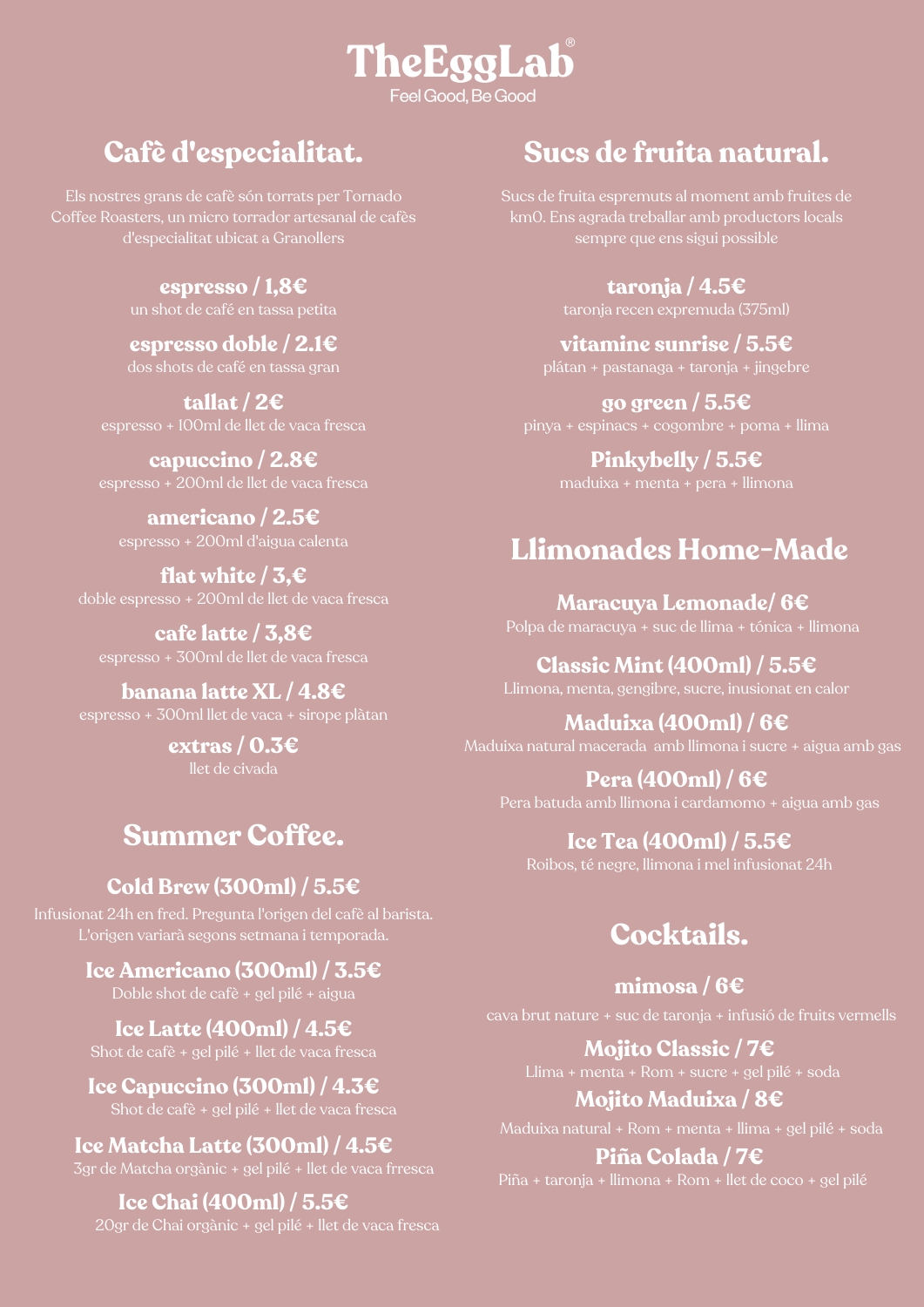

#### **Country Side Avocado toast / 11.5€**

EXTRAS: Salmó +3€ Pastrami +3€ Jackfruit saltejat +2.5€

## **Turkish Healthy Breakie / 12.5€**

EXTRAS: Salmó +3€ Pastrami +3€ Jackfruit saltejat +2.5€

### **Alaska Royale Benedict / 14.5€**

Poppy bagel + cremós de tòfona i fines herbes + tomàquets fregides

#### **Smokey York Benedict / 13.5€**

flamejada amb patates fregides

#### **Korean Chicken Benedict / 13.5€**

ous escalfats + salsa holandesa asiàtica acompanyat de patates fregides

## **Pastrami Western Toast / 12€**

+ ruca amanida amb vinagreta de poma + ous fregits

## **Cynamon Roll Sweet Feast / 11€**

Homemade Cinnamon rolls amb cremós de vainilla i formatge + melmelada de fruits vermells

#### **Sweet Apple Pancakes / 11€**

d'auró

#### **Grandma's French Toast / 12€**

Torrades franceses + banana caramel·litzada + maduixes +

#### **Sweet potatoes / 4,5€**

fumada

**Tekeños 4u / 8€**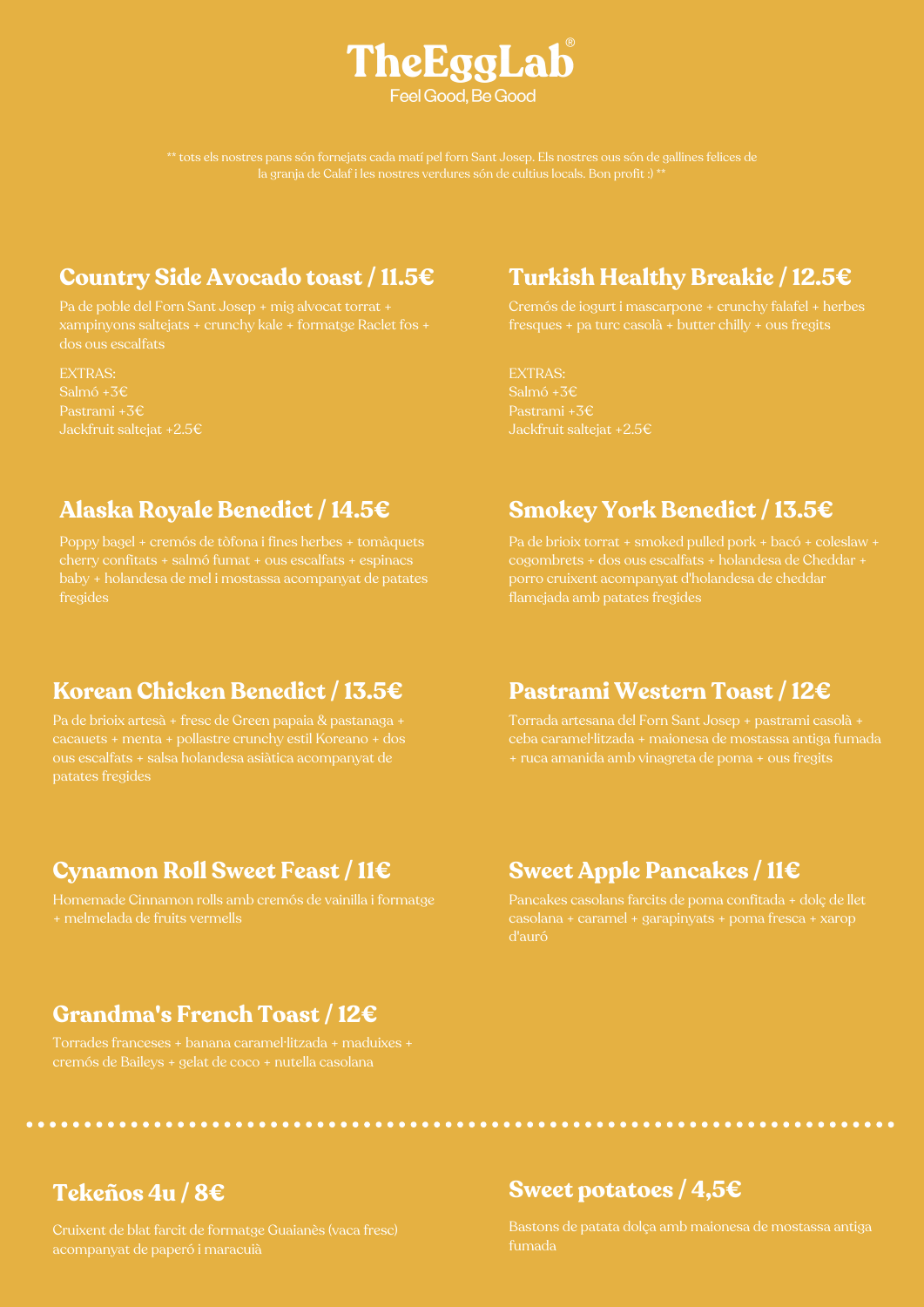

# **Specialty Coffee.**

Our coffee beans are roasted by Tornado Café Coffee Roasters, a micro artisan specialty coffee roaster from Granollers

> **espresso / 1,8€** one shot of coffee

**espresso doble / 2.1€** two shots of coffee

**cortado / 2€** espresso + 100ml of fresh cow milk

**capuccino / 2.8€** espresso + 200ml of fresh cow milk

**americano / 2.5€** espresso + 200ml of hot water

**flat** white  $/ 3, \infty$ doble espresso + 200ml of fresh cow milk

**cafe latte / 3,8€** espresso + 300ml of fresh cow milk

**banana latte XL / 4.8€** espresso + 300ml fresh cow milk + banana syrup

> **extras / 0.3€** oat milk

## **Summer Coffee.**

**Cold Brew (300ml) / 5.5€**

infused 24h cold. Ask the barista regarding coffee origin. Origin will change weekly depending on seasons.

**Ice Americano (300ml) / 3.5€**

**Ice Latte (400ml) / 4.5€**

**Ice Capuccino (300ml) / 4.3€**

**Ice Matcha Latte (300ml) / 4.5€**

**Ice Chai (400ml) / 5.5€** 20gr of organic Chai + pilé ice + fresh cow milk

## **Fresh Juices.**

Freshly squeezed fruit juices made with km0 fruits. We love to work with local producers whenever possible

**orange / 4.5€**

freshly made orange juice (375ml)

**vitamine sunrise / 5.5€** banana + carrot + orange + ginger

**go green / 5.5€** pineapple + spinach + cucumber + apple + lemon

> **Pinkybelly / 5.5€** strawberry + mint + pear + lemon

## **Home-Made lemonades**

**Maracuya Lemonade/ 6€**

**Classic Mint (400ml) / 5.5€** Lemon, mint, ginger, suggar, infused with heat

**Strawberry (400ml) / 6€** Strawberries infused with lemon and suggar + sparkling water

> **Pear (400ml) / 6€** Pear with lemon and cardamom + sparkling water

**Ice Tea (400ml) / 5.5€**

# **Cocktails.**

**mimosa / 6€** cava brut nature + orange juice + red fruits infusion

**Mojito Classic / 7€**

**Strawberry Mojito / 8€**

#### **Piña Colada / 7€**

Pinaple + orange + lime + Rum + coconut milk + pilé ice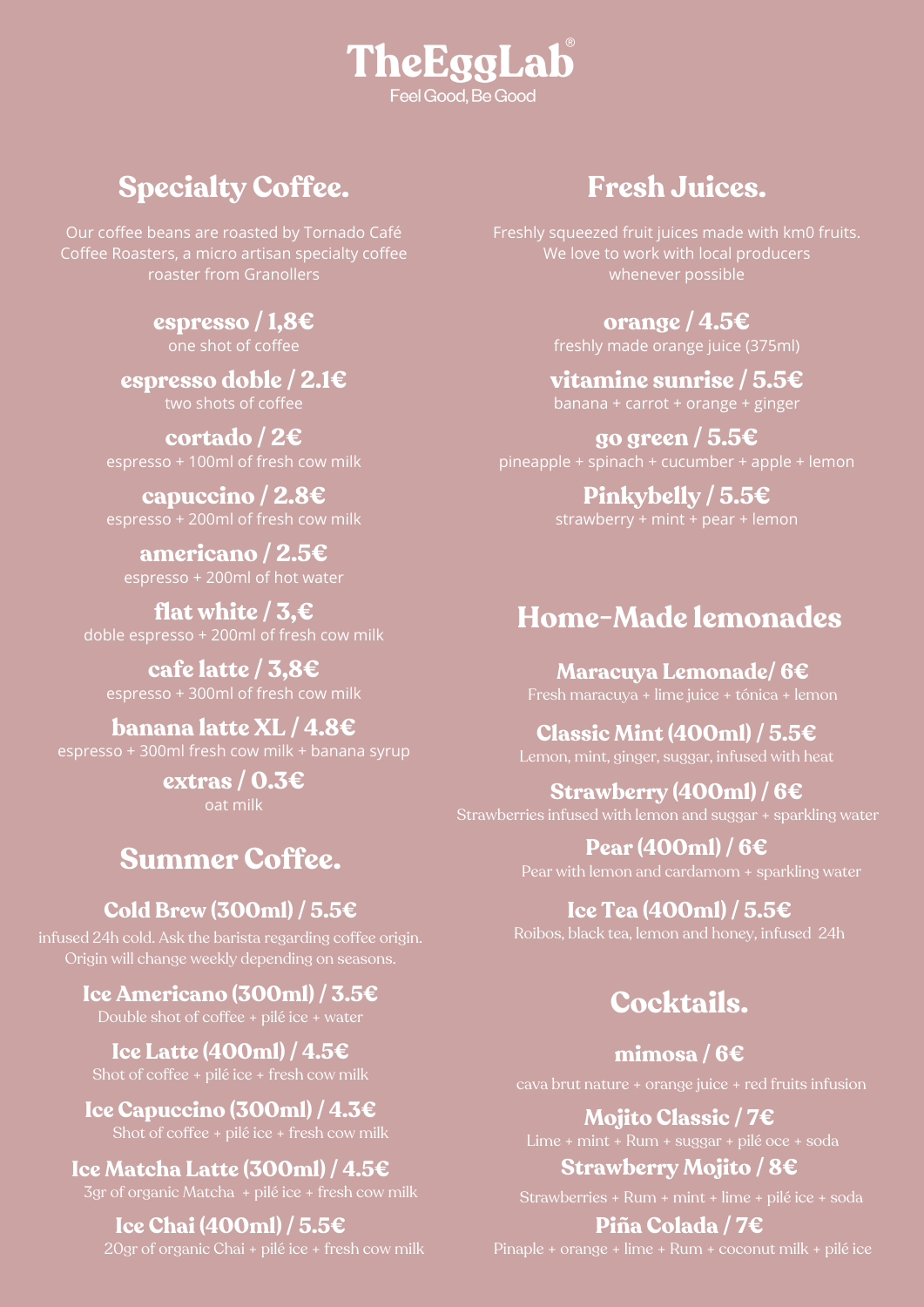

#### **Country Side Avocado toast / 11.5€**

poached eggs

EXTRAS: Salmón +3€ Pastrami +3€ Jackfruit +2.5€

## **Turkish Healthy Breakie / 12.5€**

+ butter chili + 2 sunny side up eggs

EXTRAS: Salmón +3€ Pastrami +3€ Jackfruit +2.5€

### **Alaska Royale Benedict / 14.5€**

Poppy bagel + creamy truffle and fresh herbs + sweet cherry

#### **Smokey York Benedict / 13.5€**

#### **Korean Chicken Benedict / 13.5€**

hollandaise sauce + fries on the side

#### **Pastrami Western Toast / 12€**

dressed with apple vinagrete

#### **Cynamon Roll Sweet Feast / 11€**

Home made Cynamon rolls with creamy vanilla cheese dressing + red fruits marmalade

#### **Sweet Apple Pancakes / 11€**

Home made pancakes filled with caramelized apples + home made caramel sauce + nuts + fresh apple dressing + maple

#### **Grandma's French Toast / 12€**

French toasts + caramelized bananas + strawberries +

#### **Tekeños 4u / 8€**

#### **Sweet potatoes / 4,5€**

mayonese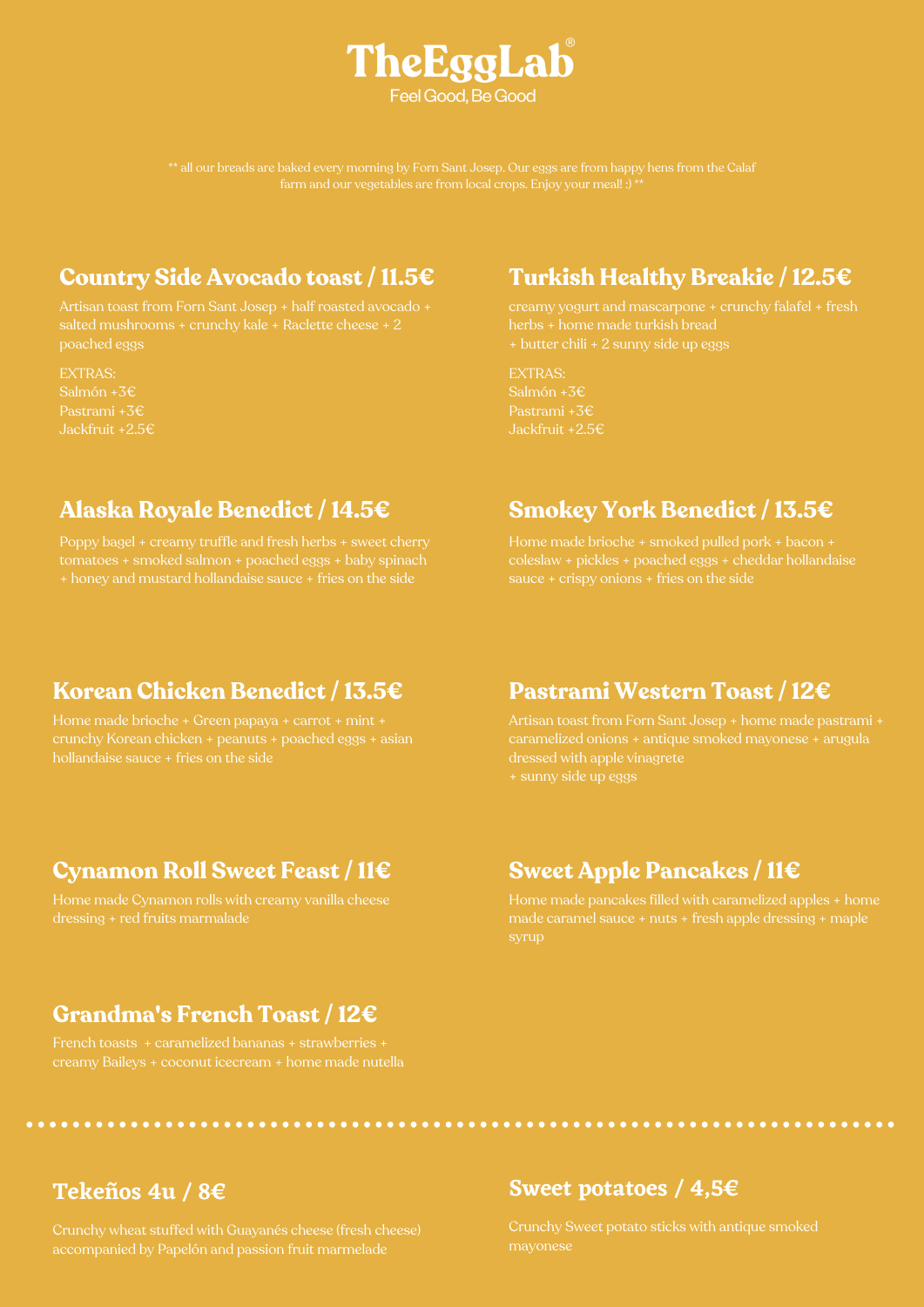# TheEggLab Feel Good, Be Good

# **Café de especialidad.**

Nuestros granos de café son tostados por Tornado de especialidad ubicado en Granollers

**espresso / 1,8€**

**espresso doble / 2.1€** dos shots de café en taza grande

**cortado / 2€** espresso + 100ml de leche de vaca fresca

**capuccino / 2.8€** espresso + 200ml de leche de vaca fresca

**americano / 2.5€** espresso + 200ml de agua caliente

**flat white / 3,€** doble espresso + 200ml de leche de vaca fresca

**cafe latte / 3,8€** espresso + 300ml de leche de vaca fresca

**banana latte XL / 3€** espresso + 300ml de leche fresca + sirope de plátano

> **extras / 0.3€** leche de avena

# **Summer Coffee.**

## **Cold Brew (300ml) / 5.5€**

Infusionado 24h en frío. Pregunta a nuestro barista sobre el origen del café. Cada semana cambia!

**Ice Americano (300ml) / 3.5€** Doble shot de café + hielo pilé + agua

**Ice Latte (400ml) / 4.5€**

**Ice Capuccino (300ml) / 4.3€**

**Ice Matcha Latte (300ml) / 4.5€**

#### **Ice Chai (400ml) / 5.5€**

20gr de organic Chai + hielo pilé + leche de vaca fresca

# **Zumos de fruta.**

Zumos de fruta exprimidos al momento con frutas de km0. Nos gusta trabajar con productores locales siempre que nos sea posible

**naranja / 4.5€**

**vitamine sunrise / 5.5€** plátano + zanahoria + naranja + jengibre

**go green / 5.5€** piña + espinaca + pepino + manzana + limón

## **Pinkybelly / 5.5€**

# **Limonadas Home-Made**

**Maracuya Lemonade/ 6€** Pulpa de maracuya + zumo de llima + tónica + lim´ón

**Classic Mint (400ml) / 5.5€**

Limón, menta, gengibre, azucar, infusionado en calor

**Fresa (400ml) / 6€**

Fresa natural macerada con limón y azúcar + agua con gas

**Pera (400ml) / 6€** Pera batida con limón y cardamomo + agua con gas

**Ice Tea (400ml) / 5.5€** Roibos, té negro, limón y miel infusionado 24h

# **Cocktails.**

**mimosa / 6€**

cava brut nature + zumo de naranja + infusión de frutos rojos

**Mojito Classic / 7€**

**Mojito de fresa / 8€**

**Piña Colada / 7€**